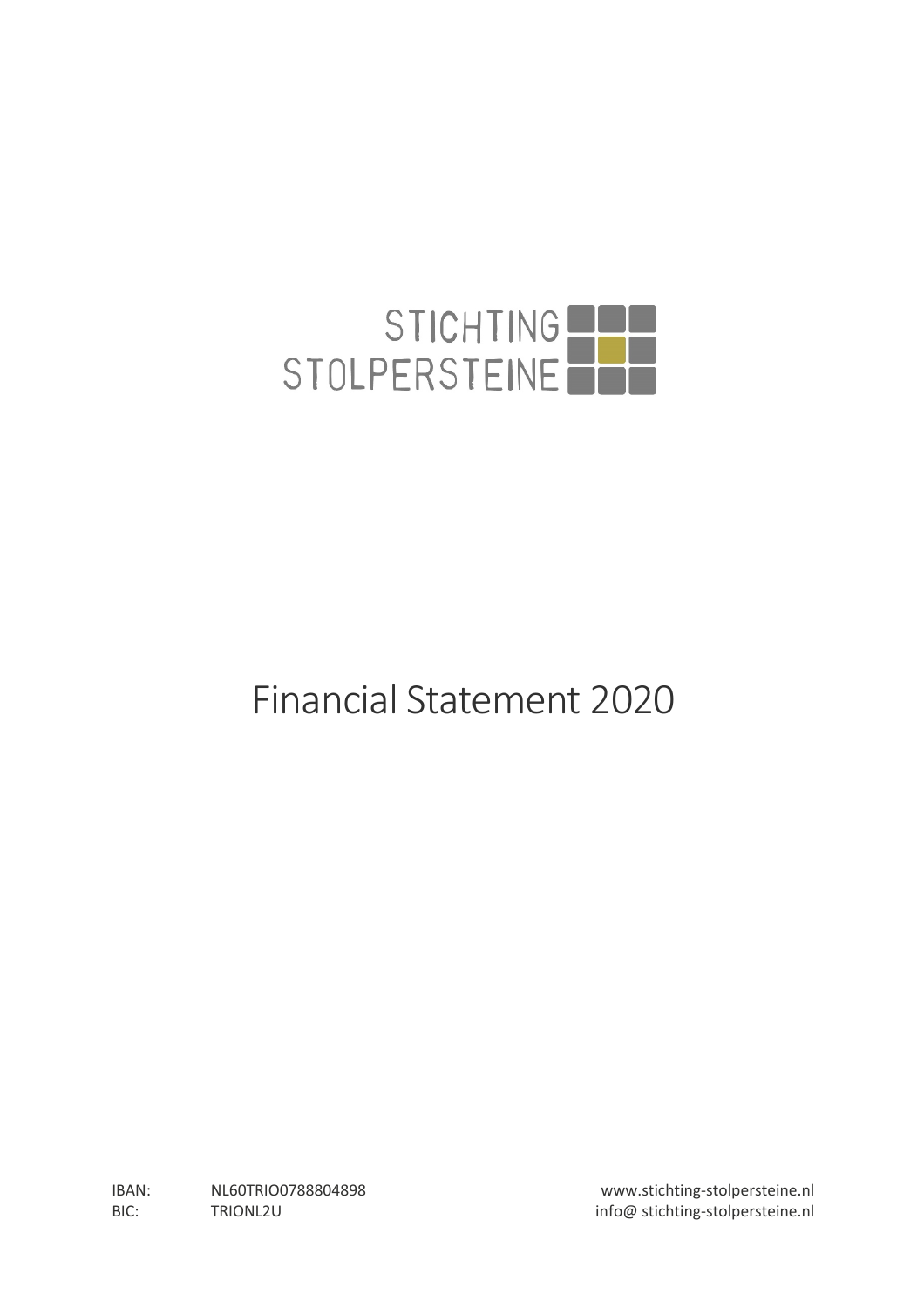# Financial Statement

| Balance sheet as at 31 December 2020 (in $\epsilon$ )  |                |            |            |
|--------------------------------------------------------|----------------|------------|------------|
|                                                        |                | 31-12-2020 | 31-12-2019 |
| <b>ASSETS</b>                                          |                |            |            |
| Cash                                                   |                | 13,793.63  | 467.11     |
| <b>Total assets</b>                                    |                | 13,793.63  | 467.11     |
| Income and expenditure statement 2020 (in $\epsilon$ ) |                |            |            |
|                                                        | <b>NOTE</b>    | 31-12-2020 | 31-12-2019 |
| <b>Income</b>                                          |                |            |            |
| Free donations                                         | 1              | 1.440.45   | 100.00     |
| Project donations                                      | $\overline{2}$ | 21,062.35  | 3,375.57   |
| Contributions in kind                                  |                | 0.00       | 0.00       |
| Interest income                                        |                | 0.00       | 0.00       |
| <b>Total income</b>                                    |                | 22,502.80  | 3,475.57   |
| <b>Expenditure</b>                                     |                |            |            |
| Employee costs                                         |                | 0.00       | 0.00       |
| Office costs                                           |                | 0.00       | 0.00       |
| <b>Bank costs</b>                                      |                | 158.15     | 0.00       |
| <b>Travel costs</b>                                    |                | 0.00       | 0.00       |
| Website hosting                                        |                | 91.42      | 8.46       |
| Marketing and communications                           |                | 170.06     | 0.00       |
| Stolpersteine Deutschland                              | 3              | 8,712.00   | 3,000.00   |
| <b>Total expenditure</b>                               |                | 9,131.63   | 3,008.46   |
| <b>Surplus</b>                                         |                | 13,371.17  | 467.11     |

## Notes to the financial statements

- 1. Free donations are individual donation.
- 2. Project donations are donations for Stolpersteine requests.
- 3. A single payment has been made to pay for the Stolpersteine ordered at Stiftung Spuren – Gunter Demnig, Germany